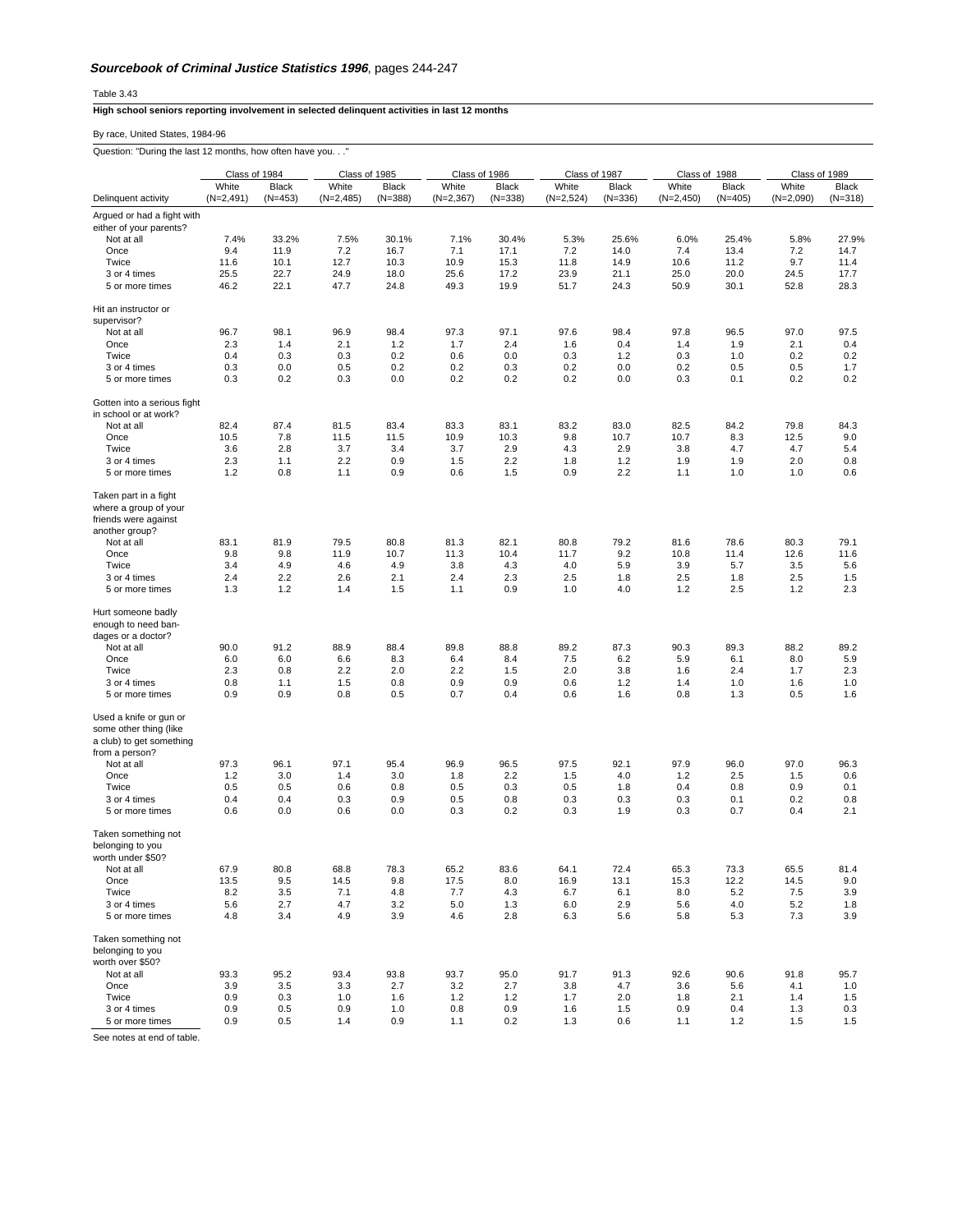| Class of 1990 |           | Class of 1991 |              | Class of 1992 |              | Class of 1993 |           | Class of 1994 |           | Class of 1995 |              | Class of 1996 |           |
|---------------|-----------|---------------|--------------|---------------|--------------|---------------|-----------|---------------|-----------|---------------|--------------|---------------|-----------|
| White         | Black     | White         | <b>Black</b> | White         | <b>Black</b> | White         | Black     | White         | Black     | White         | <b>Black</b> | White         | Black     |
| $(N=1,907)$   | $(N=277)$ | $(N=1,818)$   | $(N=289)$    | $(N=1,806)$   | $(N=368)$    | $(N=1,895)$   | $(N=334)$ | $(N=1,815)$   | $(N=282)$ | $(N=1,841)$   | $(N=282)$    | $(N=1,628)$   | $(N=287)$ |
| 6.3%          | 21.7%     | 6.8%          | 22.4%        | 5.5%          | 23.9%        | 7.7%          | 25.9%     | 6.0%          | 23.8%     | 6.6%          | 22.9%        | 7.2%          | 26.6%     |
| 6.9           | 14.4      | 7.7           | 8.4          | 7.5           | 11.1         | 8.5           | 11.3      | 9.0           | 12.9      | 8.9           | 9.8          | 8.9           | 9.2       |
| 12.0          | 13.7      | 11.9          | 15.0         | 11.1          | 12.3         | 12.5          | 12.7      | 12.4          | 13.5      | 15.9          | 13.1         | 14.0          | 13.3      |
| 24.8          | 21.8      | 26.1          | 24.4         | 24.3          | 24.0         | 21.1          | 17.0      | 26.5          | 20.3      | 23.9          | 21.6         | 25.0          | 20.8      |
| 50.0          | 28.4      | 47.6          | 29.9         | 51.5          | 28.7         | 50.2          | 33.0      | 46.1          | 29.5      | 44.7          | 32.5         | 44.9          | 30.0      |
| 97.7          | 95.9      | 97.3          | 95.9         | 97.2          | 96.4         | 96.9          | 96.1      | 97.5          | 95.2      | 97.7          | 95.2         | 97.1          | 94.0      |
| 1.1           | 2.7       | 1.5           | 1.9          | 1.8           | 2.2          | 1.9           | 1.7       | 1.1           | 2.9       | 1.0           | 3.2          | 1.7           | 2.9       |
| 0.8           | 0.4       | 0.5           | 0.8          | 0.5           | 0.8          | 0.6           | 0.3       | 0.8           | 1.0       | 0.6           | 0.6          | 0.4           | 2.4       |
| 0.2           | 0.2       | 0.1           | 0.5          | 0.2           | 0.5          | 0.3           | 1.0       | 0.2           | 0.3       | 0.1           | 0.9          | 0.4           | 0.4       |
| 0.2           | 0.8       | 0.5           | 0.8          | 0.4           | 0.1          | 0.3           | 1.0       | 0.4           | 0.7       | 0.6           | 0.1          | 0.3           | 0.4       |
| 80.4          | 82.2      | 83.1          | 76.8         | 82.1          | 80.6         | 82.8          | 83.5      | 85.3          | 77.5      | 86.4          | 82.0         | 84.9          | 81.4      |
| 11.8          | 12.4      | 9.7           | 13.6         | 10.8          | 12.7         | 10.3          | 9.2       | 8.3           | 11.7      | 7.3           | 11.4         | 9.0           | 11.3      |
| 5.0           | 2.2       | 4.0           | 5.3          | 4.3           | 2.7          | 3.6           | 4.2       | 3.5           | 6.5       | 3.2           | 3.5          | 3.3           | 3.7       |
| 2.0           | 1.3       | 1.7           | 2.1          | 1.7           | 1.9          | 2.3           | 1.7       | 1.8           | 3.0       | 2.1           | 2.4          | 1.4           | 1.4       |
| 0.9           | 1.9       | 1.6           | 2.2          | 1.2           | 2.1          | 1.0           | 1.4       | 1.1           | 1.4       | 1.1           | 0.7          | 1.4           | 2.2       |
| 78.4          | 80.1      | 80.8          | 76.5         | 79.3          | 76.3         | 78.7          | 75.4      | 81.7          | 74.0      | 82.3          | 76.7         | 81.1          | 79.7      |
| 12.0          | 8.8       | 11.3          | 9.7          | 11.6          | 12.8         | 11.1          | 9.0       | 10.1          | 10.8      | 10.2          | 9.4          | 11.1          | 9.5       |
| 4.8           | 3.8       | 4.6           | 6.6          | 4.1           | 4.4          | 6.0           | 8.5       | 4.1           | 3.6       | 3.1           | 7.0          | 3.5           | 6.0       |
| 3.2           | 3.7       | 2.2           | 3.9          | 2.8           | 3.7          | 2.5           | 2.4       | 2.5           | 6.5       | 2.4           | 5.2          | 2.1           | 2.4       |
| 1.7           | 3.6       | $1.2$         | 3.3          | 2.2           | 2.8          | 1.8           | 4.6       | 1.5           | 5.1       | 1.9           | 1.7          | 2.2           | 2.4       |
| 87.7          | 85.3      | 88.2          | 84.4         | 87.9          | 84.7         | 87.5          | 85.5      | 88.0          | 77.0      | 88.9          | 83.9         | 87.3          | 84.4      |
| 7.6           | 9.3       | 7.7           | 10.0         | 7.3           | 7.8          | 7.2           | 6.2       | 6.9           | 12.2      | 5.7           | 7.6          | 7.8           | 8.1       |
| 2.6           | 3.6       | 2.0           | 1.7          | 2.9           | 2.9          | 2.9           | 2.0       | 2.1           | 5.6       | 2.7           | 2.8          | 2.6           | 3.5       |
| 1.2           | 1.0       | 1.1           | 0.7          | 1.3           | 1.9          | 1.4           | 2.0       | 1.8           | 2.7       | 1.7           | 4.3          | 1.6           | 2.1       |
| 0.9           | 0.9       | 0.9           | 3.2          | 0.6           | 2.8          | 1.0           | 4.3       | 1.2           | 2.5       | 1.0           | 1.3          | 0.7           | 1.8       |
| 97.2          | 94.0      | 97.4          | 94.1         | 97.1          | 93.2         | 96.0          | 94.2      | 96.4          | 90.2      | 97.5          | 92.8         | 97.5          | 93.1      |
| 1.6           | 3.0       | 1.4           | 1.7          | 1.5           | 2.9          | 1.2           | 3.1       | 1.8           | 5.0       | 1.5           | 3.4          | 1.4           | 2.7       |
| 0.6           | 1.7       | 0.3           | 2.1          | 0.9           | 1.5          | 1.0           | 0.6       | 0.7           | 1.4       | 0.3           | 2.2          | 0.4           | 1.4       |
| 0.1           | 0.4       | 0.1           | 0.5          | 0.3           | 1.3          | 1.0           | 1.3       | 0.5           | 0.9       | 0.3           | 0.8          | 0.3           | 2.2       |
| 0.4           | 0.9       | 0.8           | 1.6          | 0.2           | 1.0          | 0.8           | 0.9       | 0.6           | 2.6       | 0.4           | 0.7          | 0.4           | 0.6       |
| 64.8          | 78.7      | 67.2          | 74.9         | 65.3          | 79.0         | 66.1          | 78.3      | 69.4          | 65.7      | 69.4          | 69.9         | 67.8          | 68.1      |
| 14.4          | 8.6       | 13.9          | 11.2         | 14.9          | 7.8          | 15.4          | 8.4       | 13.1          | 13.9      | 14.2          | 8.4          | 14.4          | 10.2      |
| 7.2           | 5.7       | 7.9           | 6.5          | 9.2           | 3.9          | 7.2           | 3.4       | 6.7           | 5.5       | 6.9           | 8.5          | 7.0           | 8.2       |
| 6.8           | 2.5       | 3.8           | 3.0          | 5.7           | 5.3          | $5.0\,$       | 2.8       | 5.3           | 7.8       | 4.6           | 5.2          | 4.5           | 7.8       |
| 6.8           | 4.5       | 7.2           | 4.5          | 5.0           | 4.0          | 6.3           | 7.0       | 5.6           | 7.1       | 4.9           | 7.9          | 6.3           | 5.8       |
| 89.6          | 91.4      | 90.5          | 93.2         | 89.9          | 92.2         | 89.2          | 90.6      | 90.2          | 84.1      | 91.6          | 87.6         | 90.0          | 82.1      |
| 4.8           | 4.7       | 4.4           | 3.0          | 5.2           | 3.4          | 5.4           | 2.1       | 4.5           | 7.8       | 3.5           | 4.0          | 4.7           | 7.3       |
| 2.2           | 0.8       | 2.1           | 1.4          | 1.7           | 1.6          | 1.8           | 1.8       | 1.6           | 3.4       | 1.8           | 3.7          | 1.8           | 5.6       |
| 1.4           | 1.3       | 1.3           | 1.6          | 1.4           | 1.7          | 1.2           | 1.4       | 1.3           | 1.8       | 1.5           | 2.1          | 1.5           | 2.6       |
| 2.0           | 1.9       | 1.7           | 0.8          | 1.8           | 1.2          | 2.4           | 4.1       | 2.4           | 3.0       | 1.7           | 2.6          | 2.0           | 2.4       |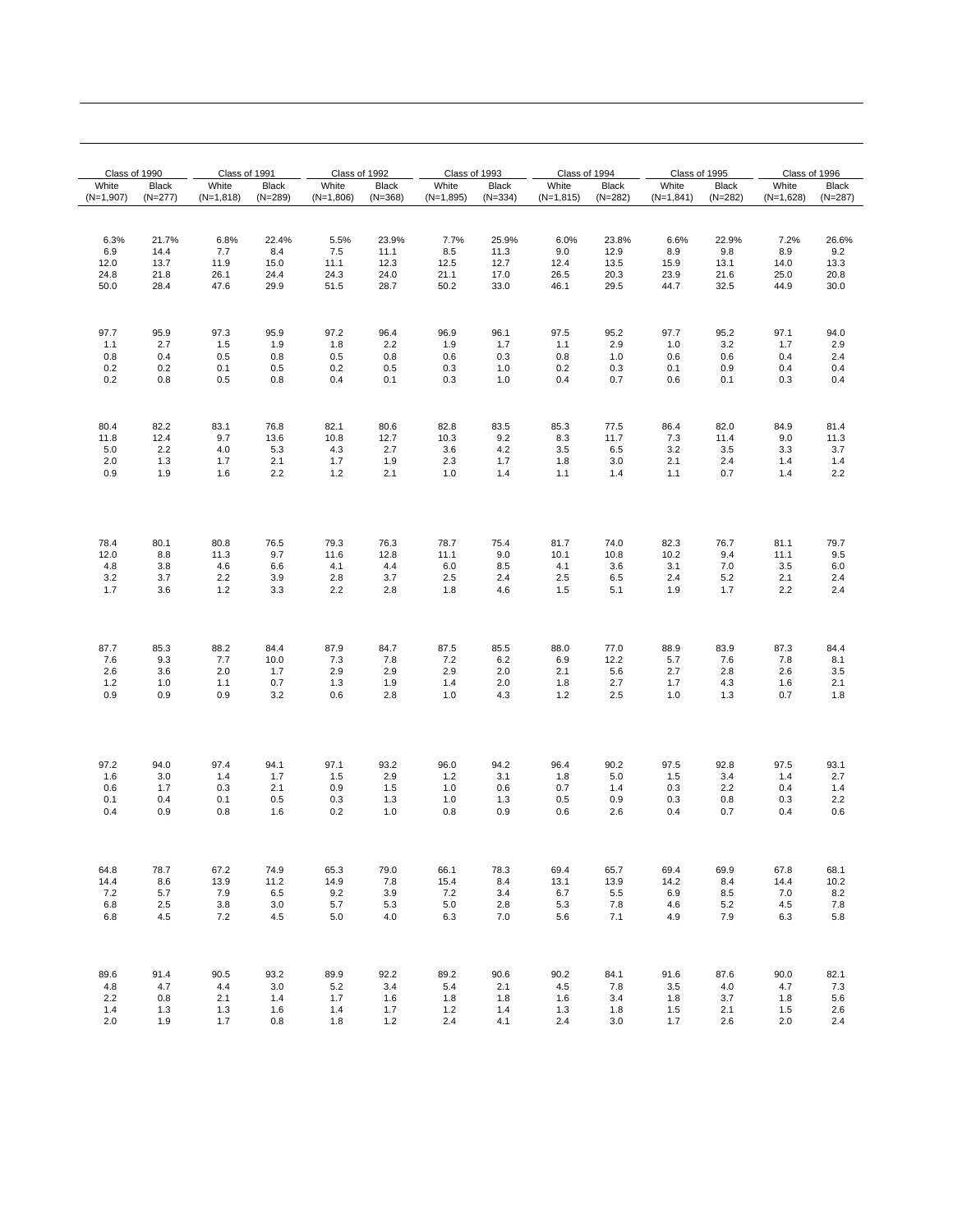## **High school seniors reporting involvement in selected delinquent activities in last 12 months**

By race, United States, 1984-96--Continued

| White<br>White<br>White<br>White<br>White<br>White<br><b>Black</b><br>Black<br>Black<br><b>Black</b><br><b>Black</b><br><b>Black</b><br>$(N=2,491)$<br>$(N=453)$<br>$(N=2,485)$<br>$(N=388)$<br>$(N=2,367)$<br>$(N=338)$<br>$(N=2,524)$<br>$(N=336)$<br>$(N=2,450)$<br>$(N=405)$<br>$(N=2,090)$<br>$(N=318)$<br>Delinquent activity<br>Taken something from a<br>store without paying for it?<br>74.2%<br>79.2%<br>80.8%<br>80.2%<br>74.3%<br>73.5%<br>71.2%<br>70.1%<br>76.8%<br>69.1%<br>75.3%<br>69.5%<br>Not at all<br>9.7<br>12.7<br>10.6<br>9.7<br>13.0<br>10.2<br>Once<br>11.3<br>14.4<br>11.8<br>13.1<br>11.9<br>13.3<br>Twice<br>5.1<br>3.7<br>6.3<br>3.2<br>6.6<br>3.6<br>4.5<br>3.0<br>6.5<br>5.1<br>5.4<br>3.2<br>5.0<br>3.9<br>2.9<br>5.2<br>2.2<br>2.0<br>4.8<br>3.9<br>4.7<br>5.0<br>4.8<br>4.4<br>3 or 4 times<br>5 or more times<br>4.6<br>2.6<br>4.5<br>4.1<br>4.7<br>2.2<br>7.2<br>6.1<br>6.2<br>5.1<br>7.7<br>4.4<br>Taken a car that didn't<br>belong to someone in<br>your family without per-<br>mission of the owner?<br>95.8<br>95.0<br>96.1<br>95.1<br>92.9<br>94.9<br>96.2<br>Not at all<br>94.5<br>94.9<br>94.7<br>94.9<br>95.0<br>2.5<br>3.9<br>3.2<br>2.3<br>2.7<br>3.7<br>2.6<br>Once<br>3.4<br>3.0<br>3.3<br>3.0<br>1.6<br>Twice<br>1.4<br>0.3<br>0.8<br>0.0<br>1.0<br>1.2<br>1.1<br>2.8<br>0.9<br>1.3<br>1.2<br>1.1<br>0.9<br>0.6<br>0.4<br>0.0<br>0.2<br>0.5<br>0.1<br>0.5<br>0.2<br>3 or 4 times<br>0.3<br>1.0<br>0.6<br>0.5<br>5 or more times<br>0.4<br>0.7<br>0.4<br>0.4<br>0.4<br>0.6<br>0.4<br>0.4<br>0.5<br>0.8<br>0.8<br>Taken part of a car<br>without permission of<br>the owner?<br>93.2<br>96.0<br>93.4<br>96.1<br>94.2<br>98.0<br>93.3<br>92.9<br>94.5<br>95.0<br>94.0<br>92.6<br>Not at all<br>Once<br>4.1<br>2.3<br>3.2<br>1.8<br>3.3<br>0.8<br>3.9<br>3.6<br>3.3<br>2.7<br>3.4<br>4.6<br>0.6<br>2.5<br>Twice<br>1.0<br>1.9<br>1.0<br>1.3<br>0.7<br>1.4<br>1.0<br>0.8<br>1.2<br>1.7<br>3 or 4 times<br>0.9<br>0.3<br>0.5<br>0.8<br>0.5<br>0.1<br>0.7<br>0.5<br>0.6<br>0.6<br>0.7<br>0.7<br>0.8<br>0.8<br>0.9<br>0.6<br>0.4<br>0.7<br>0.5<br>0.4<br>0.3<br>0.6<br>0.9<br>0.7<br>5 or more times<br>Gone into some house or<br>building when you weren't<br>supposed to be there?<br>72.9<br>74.2<br>82.6<br>77.7<br>72.5<br>83.1<br>Not at all<br>73.8<br>81.1<br>80.7<br>71.7<br>71.3<br>75.8<br>9.5<br>9.8<br>13.0<br>9.3<br>12.6<br>9.7<br>Once<br>12.6<br>13.9<br>7.3<br>13.0<br>13.2<br>13.4<br>Twice<br>6.3<br>5.0<br>6.8<br>5.3<br>6.5<br>5.5<br>8.4<br>7.0<br>7.2<br>6.1<br>7.9<br>2.6<br>1.5<br>4.5<br>3.2<br>1.9<br>3.3<br>1.7<br>4.1<br>4.1<br>4.5<br>2.7<br>4.0<br>1.3<br>3 or 4 times<br>2.8<br>2.9<br>3.1<br>2.3<br>3.0<br>2.9<br>2.7<br>1.9<br>3.8<br>1.9<br>3.0<br>3.3<br>5 or more times<br>Set fire to someone's<br>property on purpose?<br>97.8<br>98.3<br>98.4<br>96.2<br>97.9<br>98.8<br>98.0<br>96.8<br>Not at all<br>98.4<br>98.6<br>98.7<br>96.9<br>1.6<br>0.9<br>2.4<br>0.9<br>0.6<br>0.7<br>2.0<br>Once<br>0.8<br>1.0<br>1.2<br>1.4<br>1.7<br>Twice<br>0.4<br>0.3<br>0.2<br>0.0<br>0.1<br>1.1<br>0.2<br>0.5<br>0.2<br>0.7<br>0.2<br>0.8<br>0.0<br>0.2<br>0.1<br>0.2<br>0.0<br>0.0<br>0.2<br>0.1<br>0.1<br>0.4<br>0.2<br>3 or 4 times<br>(a)<br>0.3<br>0.2<br>0.0<br>0.2<br>0.3<br>0.1<br>(a)<br>0.8<br>0.2<br>0.0<br>0.1<br>0.7<br>5 or more times<br>Damaged school<br>property on purpose?<br>89.2<br>86.0<br>90.2<br>85.0<br>86.0<br>86.6<br>88.9<br>Not at all<br>85.4<br>91.7<br>86.7<br>84.1<br>93.0<br>7.3<br>6.8<br>6.8<br>5.4<br>6.5<br>9.0<br>5.2<br>Once<br>7.1<br>5.3<br>8.4<br>3.0<br>6.7<br>Twice<br>3.4<br>2.1<br>3.8<br>1.6<br>3.2<br>3.0<br>3.1<br>3.2<br>3.5<br>2.0<br>3.4<br>0.9<br>0.3<br>2.0<br>2.0<br>2.3<br>0.9<br>2.1<br>1.8<br>0.9<br>0.6<br>1.8<br>1.0<br>1.4<br>3 or 4 times<br>1.9<br>1.1<br>1.6<br>0.4<br>1.2<br>0.7<br>1.6<br>2.0<br>1.5<br>1.0<br>1.9<br>4.1<br>5 or more times<br>Damaged property at<br>work on purpose?<br>94.9<br>97.5<br>94.9<br>97.0<br>93.4<br>95.6<br>Not at all<br>94.4<br>96.5<br>94.7<br>95.9<br>96.4<br>93.7<br>Once<br>2.4<br>1.6<br>2.8<br>2.2<br>2.6<br>1.9<br>2.6<br>1.5<br>3.4<br>1.2<br>3.1<br>1.1<br>1.2<br>Twice<br>0.7<br>1.5<br>1.1<br>1.4<br>0.6<br>1.4<br>0.6<br>1.5<br>1.0<br>1.9<br>0.3<br>3 or 4 times<br>0.8<br>0.0<br>0.6<br>0.2<br>0.8<br>0.8<br>0.5<br>0.6<br>0.5<br>0.5<br>0.9<br>1.1<br>0.7<br>0.2<br>0.7<br>0.0<br>0.5<br>0.7<br>0.6<br>0.9<br>0.9<br>0.3<br>0.5<br>2.0<br>5 or more times<br>Been arrested or taken<br>to a police station?<br>Х<br>X<br>X<br>Х<br>X<br>X<br>Х<br>X<br>X<br>X<br>Not at all<br>Х<br>Х<br>X<br>X<br>X<br>Χ<br>X<br>X<br>X<br>X<br>X<br>X<br>X<br>X<br>Once<br>Twice<br>X<br>Х<br>X<br>X<br>X<br>X<br>Х<br>X<br>X<br>X<br>X<br>Х |              | Class of 1984 |   | Class of 1985 |   | Class of 1986 |   | Class of 1987 |   | Class of 1988 |   | Class of 1989 |   |
|----------------------------------------------------------------------------------------------------------------------------------------------------------------------------------------------------------------------------------------------------------------------------------------------------------------------------------------------------------------------------------------------------------------------------------------------------------------------------------------------------------------------------------------------------------------------------------------------------------------------------------------------------------------------------------------------------------------------------------------------------------------------------------------------------------------------------------------------------------------------------------------------------------------------------------------------------------------------------------------------------------------------------------------------------------------------------------------------------------------------------------------------------------------------------------------------------------------------------------------------------------------------------------------------------------------------------------------------------------------------------------------------------------------------------------------------------------------------------------------------------------------------------------------------------------------------------------------------------------------------------------------------------------------------------------------------------------------------------------------------------------------------------------------------------------------------------------------------------------------------------------------------------------------------------------------------------------------------------------------------------------------------------------------------------------------------------------------------------------------------------------------------------------------------------------------------------------------------------------------------------------------------------------------------------------------------------------------------------------------------------------------------------------------------------------------------------------------------------------------------------------------------------------------------------------------------------------------------------------------------------------------------------------------------------------------------------------------------------------------------------------------------------------------------------------------------------------------------------------------------------------------------------------------------------------------------------------------------------------------------------------------------------------------------------------------------------------------------------------------------------------------------------------------------------------------------------------------------------------------------------------------------------------------------------------------------------------------------------------------------------------------------------------------------------------------------------------------------------------------------------------------------------------------------------------------------------------------------------------------------------------------------------------------------------------------------------------------------------------------------------------------------------------------------------------------------------------------------------------------------------------------------------------------------------------------------------------------------------------------------------------------------------------------------------------------------------------------------------------------------------------------------------------------------------------------------------------------------------------------------------------------------------------------------------------------------------------------------------------------------------------------------------------------------------------------------------------------------------------------------------------------------------------------------------------------------------------------------------------------------------------------------------------------------------------------------------------------------------|--------------|---------------|---|---------------|---|---------------|---|---------------|---|---------------|---|---------------|---|
|                                                                                                                                                                                                                                                                                                                                                                                                                                                                                                                                                                                                                                                                                                                                                                                                                                                                                                                                                                                                                                                                                                                                                                                                                                                                                                                                                                                                                                                                                                                                                                                                                                                                                                                                                                                                                                                                                                                                                                                                                                                                                                                                                                                                                                                                                                                                                                                                                                                                                                                                                                                                                                                                                                                                                                                                                                                                                                                                                                                                                                                                                                                                                                                                                                                                                                                                                                                                                                                                                                                                                                                                                                                                                                                                                                                                                                                                                                                                                                                                                                                                                                                                                                                                                                                                                                                                                                                                                                                                                                                                                                                                                                                                                                                            |              |               |   |               |   |               |   |               |   |               |   |               |   |
|                                                                                                                                                                                                                                                                                                                                                                                                                                                                                                                                                                                                                                                                                                                                                                                                                                                                                                                                                                                                                                                                                                                                                                                                                                                                                                                                                                                                                                                                                                                                                                                                                                                                                                                                                                                                                                                                                                                                                                                                                                                                                                                                                                                                                                                                                                                                                                                                                                                                                                                                                                                                                                                                                                                                                                                                                                                                                                                                                                                                                                                                                                                                                                                                                                                                                                                                                                                                                                                                                                                                                                                                                                                                                                                                                                                                                                                                                                                                                                                                                                                                                                                                                                                                                                                                                                                                                                                                                                                                                                                                                                                                                                                                                                                            |              |               |   |               |   |               |   |               |   |               |   |               |   |
|                                                                                                                                                                                                                                                                                                                                                                                                                                                                                                                                                                                                                                                                                                                                                                                                                                                                                                                                                                                                                                                                                                                                                                                                                                                                                                                                                                                                                                                                                                                                                                                                                                                                                                                                                                                                                                                                                                                                                                                                                                                                                                                                                                                                                                                                                                                                                                                                                                                                                                                                                                                                                                                                                                                                                                                                                                                                                                                                                                                                                                                                                                                                                                                                                                                                                                                                                                                                                                                                                                                                                                                                                                                                                                                                                                                                                                                                                                                                                                                                                                                                                                                                                                                                                                                                                                                                                                                                                                                                                                                                                                                                                                                                                                                            |              |               |   |               |   |               |   |               |   |               |   |               |   |
|                                                                                                                                                                                                                                                                                                                                                                                                                                                                                                                                                                                                                                                                                                                                                                                                                                                                                                                                                                                                                                                                                                                                                                                                                                                                                                                                                                                                                                                                                                                                                                                                                                                                                                                                                                                                                                                                                                                                                                                                                                                                                                                                                                                                                                                                                                                                                                                                                                                                                                                                                                                                                                                                                                                                                                                                                                                                                                                                                                                                                                                                                                                                                                                                                                                                                                                                                                                                                                                                                                                                                                                                                                                                                                                                                                                                                                                                                                                                                                                                                                                                                                                                                                                                                                                                                                                                                                                                                                                                                                                                                                                                                                                                                                                            |              |               |   |               |   |               |   |               |   |               |   |               |   |
|                                                                                                                                                                                                                                                                                                                                                                                                                                                                                                                                                                                                                                                                                                                                                                                                                                                                                                                                                                                                                                                                                                                                                                                                                                                                                                                                                                                                                                                                                                                                                                                                                                                                                                                                                                                                                                                                                                                                                                                                                                                                                                                                                                                                                                                                                                                                                                                                                                                                                                                                                                                                                                                                                                                                                                                                                                                                                                                                                                                                                                                                                                                                                                                                                                                                                                                                                                                                                                                                                                                                                                                                                                                                                                                                                                                                                                                                                                                                                                                                                                                                                                                                                                                                                                                                                                                                                                                                                                                                                                                                                                                                                                                                                                                            |              |               |   |               |   |               |   |               |   |               |   |               |   |
|                                                                                                                                                                                                                                                                                                                                                                                                                                                                                                                                                                                                                                                                                                                                                                                                                                                                                                                                                                                                                                                                                                                                                                                                                                                                                                                                                                                                                                                                                                                                                                                                                                                                                                                                                                                                                                                                                                                                                                                                                                                                                                                                                                                                                                                                                                                                                                                                                                                                                                                                                                                                                                                                                                                                                                                                                                                                                                                                                                                                                                                                                                                                                                                                                                                                                                                                                                                                                                                                                                                                                                                                                                                                                                                                                                                                                                                                                                                                                                                                                                                                                                                                                                                                                                                                                                                                                                                                                                                                                                                                                                                                                                                                                                                            |              |               |   |               |   |               |   |               |   |               |   |               |   |
|                                                                                                                                                                                                                                                                                                                                                                                                                                                                                                                                                                                                                                                                                                                                                                                                                                                                                                                                                                                                                                                                                                                                                                                                                                                                                                                                                                                                                                                                                                                                                                                                                                                                                                                                                                                                                                                                                                                                                                                                                                                                                                                                                                                                                                                                                                                                                                                                                                                                                                                                                                                                                                                                                                                                                                                                                                                                                                                                                                                                                                                                                                                                                                                                                                                                                                                                                                                                                                                                                                                                                                                                                                                                                                                                                                                                                                                                                                                                                                                                                                                                                                                                                                                                                                                                                                                                                                                                                                                                                                                                                                                                                                                                                                                            |              |               |   |               |   |               |   |               |   |               |   |               |   |
|                                                                                                                                                                                                                                                                                                                                                                                                                                                                                                                                                                                                                                                                                                                                                                                                                                                                                                                                                                                                                                                                                                                                                                                                                                                                                                                                                                                                                                                                                                                                                                                                                                                                                                                                                                                                                                                                                                                                                                                                                                                                                                                                                                                                                                                                                                                                                                                                                                                                                                                                                                                                                                                                                                                                                                                                                                                                                                                                                                                                                                                                                                                                                                                                                                                                                                                                                                                                                                                                                                                                                                                                                                                                                                                                                                                                                                                                                                                                                                                                                                                                                                                                                                                                                                                                                                                                                                                                                                                                                                                                                                                                                                                                                                                            |              |               |   |               |   |               |   |               |   |               |   |               |   |
|                                                                                                                                                                                                                                                                                                                                                                                                                                                                                                                                                                                                                                                                                                                                                                                                                                                                                                                                                                                                                                                                                                                                                                                                                                                                                                                                                                                                                                                                                                                                                                                                                                                                                                                                                                                                                                                                                                                                                                                                                                                                                                                                                                                                                                                                                                                                                                                                                                                                                                                                                                                                                                                                                                                                                                                                                                                                                                                                                                                                                                                                                                                                                                                                                                                                                                                                                                                                                                                                                                                                                                                                                                                                                                                                                                                                                                                                                                                                                                                                                                                                                                                                                                                                                                                                                                                                                                                                                                                                                                                                                                                                                                                                                                                            |              |               |   |               |   |               |   |               |   |               |   |               |   |
|                                                                                                                                                                                                                                                                                                                                                                                                                                                                                                                                                                                                                                                                                                                                                                                                                                                                                                                                                                                                                                                                                                                                                                                                                                                                                                                                                                                                                                                                                                                                                                                                                                                                                                                                                                                                                                                                                                                                                                                                                                                                                                                                                                                                                                                                                                                                                                                                                                                                                                                                                                                                                                                                                                                                                                                                                                                                                                                                                                                                                                                                                                                                                                                                                                                                                                                                                                                                                                                                                                                                                                                                                                                                                                                                                                                                                                                                                                                                                                                                                                                                                                                                                                                                                                                                                                                                                                                                                                                                                                                                                                                                                                                                                                                            |              |               |   |               |   |               |   |               |   |               |   |               |   |
|                                                                                                                                                                                                                                                                                                                                                                                                                                                                                                                                                                                                                                                                                                                                                                                                                                                                                                                                                                                                                                                                                                                                                                                                                                                                                                                                                                                                                                                                                                                                                                                                                                                                                                                                                                                                                                                                                                                                                                                                                                                                                                                                                                                                                                                                                                                                                                                                                                                                                                                                                                                                                                                                                                                                                                                                                                                                                                                                                                                                                                                                                                                                                                                                                                                                                                                                                                                                                                                                                                                                                                                                                                                                                                                                                                                                                                                                                                                                                                                                                                                                                                                                                                                                                                                                                                                                                                                                                                                                                                                                                                                                                                                                                                                            |              |               |   |               |   |               |   |               |   |               |   |               |   |
|                                                                                                                                                                                                                                                                                                                                                                                                                                                                                                                                                                                                                                                                                                                                                                                                                                                                                                                                                                                                                                                                                                                                                                                                                                                                                                                                                                                                                                                                                                                                                                                                                                                                                                                                                                                                                                                                                                                                                                                                                                                                                                                                                                                                                                                                                                                                                                                                                                                                                                                                                                                                                                                                                                                                                                                                                                                                                                                                                                                                                                                                                                                                                                                                                                                                                                                                                                                                                                                                                                                                                                                                                                                                                                                                                                                                                                                                                                                                                                                                                                                                                                                                                                                                                                                                                                                                                                                                                                                                                                                                                                                                                                                                                                                            |              |               |   |               |   |               |   |               |   |               |   |               |   |
|                                                                                                                                                                                                                                                                                                                                                                                                                                                                                                                                                                                                                                                                                                                                                                                                                                                                                                                                                                                                                                                                                                                                                                                                                                                                                                                                                                                                                                                                                                                                                                                                                                                                                                                                                                                                                                                                                                                                                                                                                                                                                                                                                                                                                                                                                                                                                                                                                                                                                                                                                                                                                                                                                                                                                                                                                                                                                                                                                                                                                                                                                                                                                                                                                                                                                                                                                                                                                                                                                                                                                                                                                                                                                                                                                                                                                                                                                                                                                                                                                                                                                                                                                                                                                                                                                                                                                                                                                                                                                                                                                                                                                                                                                                                            |              |               |   |               |   |               |   |               |   |               |   |               |   |
|                                                                                                                                                                                                                                                                                                                                                                                                                                                                                                                                                                                                                                                                                                                                                                                                                                                                                                                                                                                                                                                                                                                                                                                                                                                                                                                                                                                                                                                                                                                                                                                                                                                                                                                                                                                                                                                                                                                                                                                                                                                                                                                                                                                                                                                                                                                                                                                                                                                                                                                                                                                                                                                                                                                                                                                                                                                                                                                                                                                                                                                                                                                                                                                                                                                                                                                                                                                                                                                                                                                                                                                                                                                                                                                                                                                                                                                                                                                                                                                                                                                                                                                                                                                                                                                                                                                                                                                                                                                                                                                                                                                                                                                                                                                            |              |               |   |               |   |               |   |               |   |               |   |               |   |
|                                                                                                                                                                                                                                                                                                                                                                                                                                                                                                                                                                                                                                                                                                                                                                                                                                                                                                                                                                                                                                                                                                                                                                                                                                                                                                                                                                                                                                                                                                                                                                                                                                                                                                                                                                                                                                                                                                                                                                                                                                                                                                                                                                                                                                                                                                                                                                                                                                                                                                                                                                                                                                                                                                                                                                                                                                                                                                                                                                                                                                                                                                                                                                                                                                                                                                                                                                                                                                                                                                                                                                                                                                                                                                                                                                                                                                                                                                                                                                                                                                                                                                                                                                                                                                                                                                                                                                                                                                                                                                                                                                                                                                                                                                                            |              |               |   |               |   |               |   |               |   |               |   |               |   |
|                                                                                                                                                                                                                                                                                                                                                                                                                                                                                                                                                                                                                                                                                                                                                                                                                                                                                                                                                                                                                                                                                                                                                                                                                                                                                                                                                                                                                                                                                                                                                                                                                                                                                                                                                                                                                                                                                                                                                                                                                                                                                                                                                                                                                                                                                                                                                                                                                                                                                                                                                                                                                                                                                                                                                                                                                                                                                                                                                                                                                                                                                                                                                                                                                                                                                                                                                                                                                                                                                                                                                                                                                                                                                                                                                                                                                                                                                                                                                                                                                                                                                                                                                                                                                                                                                                                                                                                                                                                                                                                                                                                                                                                                                                                            |              |               |   |               |   |               |   |               |   |               |   |               |   |
|                                                                                                                                                                                                                                                                                                                                                                                                                                                                                                                                                                                                                                                                                                                                                                                                                                                                                                                                                                                                                                                                                                                                                                                                                                                                                                                                                                                                                                                                                                                                                                                                                                                                                                                                                                                                                                                                                                                                                                                                                                                                                                                                                                                                                                                                                                                                                                                                                                                                                                                                                                                                                                                                                                                                                                                                                                                                                                                                                                                                                                                                                                                                                                                                                                                                                                                                                                                                                                                                                                                                                                                                                                                                                                                                                                                                                                                                                                                                                                                                                                                                                                                                                                                                                                                                                                                                                                                                                                                                                                                                                                                                                                                                                                                            |              |               |   |               |   |               |   |               |   |               |   |               |   |
|                                                                                                                                                                                                                                                                                                                                                                                                                                                                                                                                                                                                                                                                                                                                                                                                                                                                                                                                                                                                                                                                                                                                                                                                                                                                                                                                                                                                                                                                                                                                                                                                                                                                                                                                                                                                                                                                                                                                                                                                                                                                                                                                                                                                                                                                                                                                                                                                                                                                                                                                                                                                                                                                                                                                                                                                                                                                                                                                                                                                                                                                                                                                                                                                                                                                                                                                                                                                                                                                                                                                                                                                                                                                                                                                                                                                                                                                                                                                                                                                                                                                                                                                                                                                                                                                                                                                                                                                                                                                                                                                                                                                                                                                                                                            |              |               |   |               |   |               |   |               |   |               |   |               |   |
|                                                                                                                                                                                                                                                                                                                                                                                                                                                                                                                                                                                                                                                                                                                                                                                                                                                                                                                                                                                                                                                                                                                                                                                                                                                                                                                                                                                                                                                                                                                                                                                                                                                                                                                                                                                                                                                                                                                                                                                                                                                                                                                                                                                                                                                                                                                                                                                                                                                                                                                                                                                                                                                                                                                                                                                                                                                                                                                                                                                                                                                                                                                                                                                                                                                                                                                                                                                                                                                                                                                                                                                                                                                                                                                                                                                                                                                                                                                                                                                                                                                                                                                                                                                                                                                                                                                                                                                                                                                                                                                                                                                                                                                                                                                            |              |               |   |               |   |               |   |               |   |               |   |               |   |
|                                                                                                                                                                                                                                                                                                                                                                                                                                                                                                                                                                                                                                                                                                                                                                                                                                                                                                                                                                                                                                                                                                                                                                                                                                                                                                                                                                                                                                                                                                                                                                                                                                                                                                                                                                                                                                                                                                                                                                                                                                                                                                                                                                                                                                                                                                                                                                                                                                                                                                                                                                                                                                                                                                                                                                                                                                                                                                                                                                                                                                                                                                                                                                                                                                                                                                                                                                                                                                                                                                                                                                                                                                                                                                                                                                                                                                                                                                                                                                                                                                                                                                                                                                                                                                                                                                                                                                                                                                                                                                                                                                                                                                                                                                                            |              |               |   |               |   |               |   |               |   |               |   |               |   |
|                                                                                                                                                                                                                                                                                                                                                                                                                                                                                                                                                                                                                                                                                                                                                                                                                                                                                                                                                                                                                                                                                                                                                                                                                                                                                                                                                                                                                                                                                                                                                                                                                                                                                                                                                                                                                                                                                                                                                                                                                                                                                                                                                                                                                                                                                                                                                                                                                                                                                                                                                                                                                                                                                                                                                                                                                                                                                                                                                                                                                                                                                                                                                                                                                                                                                                                                                                                                                                                                                                                                                                                                                                                                                                                                                                                                                                                                                                                                                                                                                                                                                                                                                                                                                                                                                                                                                                                                                                                                                                                                                                                                                                                                                                                            |              |               |   |               |   |               |   |               |   |               |   |               |   |
|                                                                                                                                                                                                                                                                                                                                                                                                                                                                                                                                                                                                                                                                                                                                                                                                                                                                                                                                                                                                                                                                                                                                                                                                                                                                                                                                                                                                                                                                                                                                                                                                                                                                                                                                                                                                                                                                                                                                                                                                                                                                                                                                                                                                                                                                                                                                                                                                                                                                                                                                                                                                                                                                                                                                                                                                                                                                                                                                                                                                                                                                                                                                                                                                                                                                                                                                                                                                                                                                                                                                                                                                                                                                                                                                                                                                                                                                                                                                                                                                                                                                                                                                                                                                                                                                                                                                                                                                                                                                                                                                                                                                                                                                                                                            |              |               |   |               |   |               |   |               |   |               |   |               |   |
|                                                                                                                                                                                                                                                                                                                                                                                                                                                                                                                                                                                                                                                                                                                                                                                                                                                                                                                                                                                                                                                                                                                                                                                                                                                                                                                                                                                                                                                                                                                                                                                                                                                                                                                                                                                                                                                                                                                                                                                                                                                                                                                                                                                                                                                                                                                                                                                                                                                                                                                                                                                                                                                                                                                                                                                                                                                                                                                                                                                                                                                                                                                                                                                                                                                                                                                                                                                                                                                                                                                                                                                                                                                                                                                                                                                                                                                                                                                                                                                                                                                                                                                                                                                                                                                                                                                                                                                                                                                                                                                                                                                                                                                                                                                            |              |               |   |               |   |               |   |               |   |               |   |               |   |
|                                                                                                                                                                                                                                                                                                                                                                                                                                                                                                                                                                                                                                                                                                                                                                                                                                                                                                                                                                                                                                                                                                                                                                                                                                                                                                                                                                                                                                                                                                                                                                                                                                                                                                                                                                                                                                                                                                                                                                                                                                                                                                                                                                                                                                                                                                                                                                                                                                                                                                                                                                                                                                                                                                                                                                                                                                                                                                                                                                                                                                                                                                                                                                                                                                                                                                                                                                                                                                                                                                                                                                                                                                                                                                                                                                                                                                                                                                                                                                                                                                                                                                                                                                                                                                                                                                                                                                                                                                                                                                                                                                                                                                                                                                                            |              |               |   |               |   |               |   |               |   |               |   |               |   |
|                                                                                                                                                                                                                                                                                                                                                                                                                                                                                                                                                                                                                                                                                                                                                                                                                                                                                                                                                                                                                                                                                                                                                                                                                                                                                                                                                                                                                                                                                                                                                                                                                                                                                                                                                                                                                                                                                                                                                                                                                                                                                                                                                                                                                                                                                                                                                                                                                                                                                                                                                                                                                                                                                                                                                                                                                                                                                                                                                                                                                                                                                                                                                                                                                                                                                                                                                                                                                                                                                                                                                                                                                                                                                                                                                                                                                                                                                                                                                                                                                                                                                                                                                                                                                                                                                                                                                                                                                                                                                                                                                                                                                                                                                                                            |              |               |   |               |   |               |   |               |   |               |   |               |   |
|                                                                                                                                                                                                                                                                                                                                                                                                                                                                                                                                                                                                                                                                                                                                                                                                                                                                                                                                                                                                                                                                                                                                                                                                                                                                                                                                                                                                                                                                                                                                                                                                                                                                                                                                                                                                                                                                                                                                                                                                                                                                                                                                                                                                                                                                                                                                                                                                                                                                                                                                                                                                                                                                                                                                                                                                                                                                                                                                                                                                                                                                                                                                                                                                                                                                                                                                                                                                                                                                                                                                                                                                                                                                                                                                                                                                                                                                                                                                                                                                                                                                                                                                                                                                                                                                                                                                                                                                                                                                                                                                                                                                                                                                                                                            |              |               |   |               |   |               |   |               |   |               |   |               |   |
|                                                                                                                                                                                                                                                                                                                                                                                                                                                                                                                                                                                                                                                                                                                                                                                                                                                                                                                                                                                                                                                                                                                                                                                                                                                                                                                                                                                                                                                                                                                                                                                                                                                                                                                                                                                                                                                                                                                                                                                                                                                                                                                                                                                                                                                                                                                                                                                                                                                                                                                                                                                                                                                                                                                                                                                                                                                                                                                                                                                                                                                                                                                                                                                                                                                                                                                                                                                                                                                                                                                                                                                                                                                                                                                                                                                                                                                                                                                                                                                                                                                                                                                                                                                                                                                                                                                                                                                                                                                                                                                                                                                                                                                                                                                            |              |               |   |               |   |               |   |               |   |               |   |               |   |
|                                                                                                                                                                                                                                                                                                                                                                                                                                                                                                                                                                                                                                                                                                                                                                                                                                                                                                                                                                                                                                                                                                                                                                                                                                                                                                                                                                                                                                                                                                                                                                                                                                                                                                                                                                                                                                                                                                                                                                                                                                                                                                                                                                                                                                                                                                                                                                                                                                                                                                                                                                                                                                                                                                                                                                                                                                                                                                                                                                                                                                                                                                                                                                                                                                                                                                                                                                                                                                                                                                                                                                                                                                                                                                                                                                                                                                                                                                                                                                                                                                                                                                                                                                                                                                                                                                                                                                                                                                                                                                                                                                                                                                                                                                                            |              |               |   |               |   |               |   |               |   |               |   |               |   |
|                                                                                                                                                                                                                                                                                                                                                                                                                                                                                                                                                                                                                                                                                                                                                                                                                                                                                                                                                                                                                                                                                                                                                                                                                                                                                                                                                                                                                                                                                                                                                                                                                                                                                                                                                                                                                                                                                                                                                                                                                                                                                                                                                                                                                                                                                                                                                                                                                                                                                                                                                                                                                                                                                                                                                                                                                                                                                                                                                                                                                                                                                                                                                                                                                                                                                                                                                                                                                                                                                                                                                                                                                                                                                                                                                                                                                                                                                                                                                                                                                                                                                                                                                                                                                                                                                                                                                                                                                                                                                                                                                                                                                                                                                                                            |              |               |   |               |   |               |   |               |   |               |   |               |   |
|                                                                                                                                                                                                                                                                                                                                                                                                                                                                                                                                                                                                                                                                                                                                                                                                                                                                                                                                                                                                                                                                                                                                                                                                                                                                                                                                                                                                                                                                                                                                                                                                                                                                                                                                                                                                                                                                                                                                                                                                                                                                                                                                                                                                                                                                                                                                                                                                                                                                                                                                                                                                                                                                                                                                                                                                                                                                                                                                                                                                                                                                                                                                                                                                                                                                                                                                                                                                                                                                                                                                                                                                                                                                                                                                                                                                                                                                                                                                                                                                                                                                                                                                                                                                                                                                                                                                                                                                                                                                                                                                                                                                                                                                                                                            |              |               |   |               |   |               |   |               |   |               |   |               |   |
|                                                                                                                                                                                                                                                                                                                                                                                                                                                                                                                                                                                                                                                                                                                                                                                                                                                                                                                                                                                                                                                                                                                                                                                                                                                                                                                                                                                                                                                                                                                                                                                                                                                                                                                                                                                                                                                                                                                                                                                                                                                                                                                                                                                                                                                                                                                                                                                                                                                                                                                                                                                                                                                                                                                                                                                                                                                                                                                                                                                                                                                                                                                                                                                                                                                                                                                                                                                                                                                                                                                                                                                                                                                                                                                                                                                                                                                                                                                                                                                                                                                                                                                                                                                                                                                                                                                                                                                                                                                                                                                                                                                                                                                                                                                            |              |               |   |               |   |               |   |               |   |               |   |               |   |
|                                                                                                                                                                                                                                                                                                                                                                                                                                                                                                                                                                                                                                                                                                                                                                                                                                                                                                                                                                                                                                                                                                                                                                                                                                                                                                                                                                                                                                                                                                                                                                                                                                                                                                                                                                                                                                                                                                                                                                                                                                                                                                                                                                                                                                                                                                                                                                                                                                                                                                                                                                                                                                                                                                                                                                                                                                                                                                                                                                                                                                                                                                                                                                                                                                                                                                                                                                                                                                                                                                                                                                                                                                                                                                                                                                                                                                                                                                                                                                                                                                                                                                                                                                                                                                                                                                                                                                                                                                                                                                                                                                                                                                                                                                                            |              |               |   |               |   |               |   |               |   |               |   |               |   |
|                                                                                                                                                                                                                                                                                                                                                                                                                                                                                                                                                                                                                                                                                                                                                                                                                                                                                                                                                                                                                                                                                                                                                                                                                                                                                                                                                                                                                                                                                                                                                                                                                                                                                                                                                                                                                                                                                                                                                                                                                                                                                                                                                                                                                                                                                                                                                                                                                                                                                                                                                                                                                                                                                                                                                                                                                                                                                                                                                                                                                                                                                                                                                                                                                                                                                                                                                                                                                                                                                                                                                                                                                                                                                                                                                                                                                                                                                                                                                                                                                                                                                                                                                                                                                                                                                                                                                                                                                                                                                                                                                                                                                                                                                                                            |              |               |   |               |   |               |   |               |   |               |   |               |   |
|                                                                                                                                                                                                                                                                                                                                                                                                                                                                                                                                                                                                                                                                                                                                                                                                                                                                                                                                                                                                                                                                                                                                                                                                                                                                                                                                                                                                                                                                                                                                                                                                                                                                                                                                                                                                                                                                                                                                                                                                                                                                                                                                                                                                                                                                                                                                                                                                                                                                                                                                                                                                                                                                                                                                                                                                                                                                                                                                                                                                                                                                                                                                                                                                                                                                                                                                                                                                                                                                                                                                                                                                                                                                                                                                                                                                                                                                                                                                                                                                                                                                                                                                                                                                                                                                                                                                                                                                                                                                                                                                                                                                                                                                                                                            |              |               |   |               |   |               |   |               |   |               |   |               |   |
|                                                                                                                                                                                                                                                                                                                                                                                                                                                                                                                                                                                                                                                                                                                                                                                                                                                                                                                                                                                                                                                                                                                                                                                                                                                                                                                                                                                                                                                                                                                                                                                                                                                                                                                                                                                                                                                                                                                                                                                                                                                                                                                                                                                                                                                                                                                                                                                                                                                                                                                                                                                                                                                                                                                                                                                                                                                                                                                                                                                                                                                                                                                                                                                                                                                                                                                                                                                                                                                                                                                                                                                                                                                                                                                                                                                                                                                                                                                                                                                                                                                                                                                                                                                                                                                                                                                                                                                                                                                                                                                                                                                                                                                                                                                            |              |               |   |               |   |               |   |               |   |               |   |               |   |
|                                                                                                                                                                                                                                                                                                                                                                                                                                                                                                                                                                                                                                                                                                                                                                                                                                                                                                                                                                                                                                                                                                                                                                                                                                                                                                                                                                                                                                                                                                                                                                                                                                                                                                                                                                                                                                                                                                                                                                                                                                                                                                                                                                                                                                                                                                                                                                                                                                                                                                                                                                                                                                                                                                                                                                                                                                                                                                                                                                                                                                                                                                                                                                                                                                                                                                                                                                                                                                                                                                                                                                                                                                                                                                                                                                                                                                                                                                                                                                                                                                                                                                                                                                                                                                                                                                                                                                                                                                                                                                                                                                                                                                                                                                                            |              |               |   |               |   |               |   |               |   |               |   |               |   |
|                                                                                                                                                                                                                                                                                                                                                                                                                                                                                                                                                                                                                                                                                                                                                                                                                                                                                                                                                                                                                                                                                                                                                                                                                                                                                                                                                                                                                                                                                                                                                                                                                                                                                                                                                                                                                                                                                                                                                                                                                                                                                                                                                                                                                                                                                                                                                                                                                                                                                                                                                                                                                                                                                                                                                                                                                                                                                                                                                                                                                                                                                                                                                                                                                                                                                                                                                                                                                                                                                                                                                                                                                                                                                                                                                                                                                                                                                                                                                                                                                                                                                                                                                                                                                                                                                                                                                                                                                                                                                                                                                                                                                                                                                                                            |              |               |   |               |   |               |   |               |   |               |   |               |   |
|                                                                                                                                                                                                                                                                                                                                                                                                                                                                                                                                                                                                                                                                                                                                                                                                                                                                                                                                                                                                                                                                                                                                                                                                                                                                                                                                                                                                                                                                                                                                                                                                                                                                                                                                                                                                                                                                                                                                                                                                                                                                                                                                                                                                                                                                                                                                                                                                                                                                                                                                                                                                                                                                                                                                                                                                                                                                                                                                                                                                                                                                                                                                                                                                                                                                                                                                                                                                                                                                                                                                                                                                                                                                                                                                                                                                                                                                                                                                                                                                                                                                                                                                                                                                                                                                                                                                                                                                                                                                                                                                                                                                                                                                                                                            |              |               |   |               |   |               |   |               |   |               |   |               |   |
|                                                                                                                                                                                                                                                                                                                                                                                                                                                                                                                                                                                                                                                                                                                                                                                                                                                                                                                                                                                                                                                                                                                                                                                                                                                                                                                                                                                                                                                                                                                                                                                                                                                                                                                                                                                                                                                                                                                                                                                                                                                                                                                                                                                                                                                                                                                                                                                                                                                                                                                                                                                                                                                                                                                                                                                                                                                                                                                                                                                                                                                                                                                                                                                                                                                                                                                                                                                                                                                                                                                                                                                                                                                                                                                                                                                                                                                                                                                                                                                                                                                                                                                                                                                                                                                                                                                                                                                                                                                                                                                                                                                                                                                                                                                            |              |               |   |               |   |               |   |               |   |               |   |               |   |
|                                                                                                                                                                                                                                                                                                                                                                                                                                                                                                                                                                                                                                                                                                                                                                                                                                                                                                                                                                                                                                                                                                                                                                                                                                                                                                                                                                                                                                                                                                                                                                                                                                                                                                                                                                                                                                                                                                                                                                                                                                                                                                                                                                                                                                                                                                                                                                                                                                                                                                                                                                                                                                                                                                                                                                                                                                                                                                                                                                                                                                                                                                                                                                                                                                                                                                                                                                                                                                                                                                                                                                                                                                                                                                                                                                                                                                                                                                                                                                                                                                                                                                                                                                                                                                                                                                                                                                                                                                                                                                                                                                                                                                                                                                                            |              |               |   |               |   |               |   |               |   |               |   |               |   |
|                                                                                                                                                                                                                                                                                                                                                                                                                                                                                                                                                                                                                                                                                                                                                                                                                                                                                                                                                                                                                                                                                                                                                                                                                                                                                                                                                                                                                                                                                                                                                                                                                                                                                                                                                                                                                                                                                                                                                                                                                                                                                                                                                                                                                                                                                                                                                                                                                                                                                                                                                                                                                                                                                                                                                                                                                                                                                                                                                                                                                                                                                                                                                                                                                                                                                                                                                                                                                                                                                                                                                                                                                                                                                                                                                                                                                                                                                                                                                                                                                                                                                                                                                                                                                                                                                                                                                                                                                                                                                                                                                                                                                                                                                                                            |              |               |   |               |   |               |   |               |   |               |   |               |   |
|                                                                                                                                                                                                                                                                                                                                                                                                                                                                                                                                                                                                                                                                                                                                                                                                                                                                                                                                                                                                                                                                                                                                                                                                                                                                                                                                                                                                                                                                                                                                                                                                                                                                                                                                                                                                                                                                                                                                                                                                                                                                                                                                                                                                                                                                                                                                                                                                                                                                                                                                                                                                                                                                                                                                                                                                                                                                                                                                                                                                                                                                                                                                                                                                                                                                                                                                                                                                                                                                                                                                                                                                                                                                                                                                                                                                                                                                                                                                                                                                                                                                                                                                                                                                                                                                                                                                                                                                                                                                                                                                                                                                                                                                                                                            |              |               |   |               |   |               |   |               |   |               |   |               |   |
|                                                                                                                                                                                                                                                                                                                                                                                                                                                                                                                                                                                                                                                                                                                                                                                                                                                                                                                                                                                                                                                                                                                                                                                                                                                                                                                                                                                                                                                                                                                                                                                                                                                                                                                                                                                                                                                                                                                                                                                                                                                                                                                                                                                                                                                                                                                                                                                                                                                                                                                                                                                                                                                                                                                                                                                                                                                                                                                                                                                                                                                                                                                                                                                                                                                                                                                                                                                                                                                                                                                                                                                                                                                                                                                                                                                                                                                                                                                                                                                                                                                                                                                                                                                                                                                                                                                                                                                                                                                                                                                                                                                                                                                                                                                            |              |               |   |               |   |               |   |               |   |               |   |               |   |
|                                                                                                                                                                                                                                                                                                                                                                                                                                                                                                                                                                                                                                                                                                                                                                                                                                                                                                                                                                                                                                                                                                                                                                                                                                                                                                                                                                                                                                                                                                                                                                                                                                                                                                                                                                                                                                                                                                                                                                                                                                                                                                                                                                                                                                                                                                                                                                                                                                                                                                                                                                                                                                                                                                                                                                                                                                                                                                                                                                                                                                                                                                                                                                                                                                                                                                                                                                                                                                                                                                                                                                                                                                                                                                                                                                                                                                                                                                                                                                                                                                                                                                                                                                                                                                                                                                                                                                                                                                                                                                                                                                                                                                                                                                                            |              |               |   |               |   |               |   |               |   |               |   |               |   |
|                                                                                                                                                                                                                                                                                                                                                                                                                                                                                                                                                                                                                                                                                                                                                                                                                                                                                                                                                                                                                                                                                                                                                                                                                                                                                                                                                                                                                                                                                                                                                                                                                                                                                                                                                                                                                                                                                                                                                                                                                                                                                                                                                                                                                                                                                                                                                                                                                                                                                                                                                                                                                                                                                                                                                                                                                                                                                                                                                                                                                                                                                                                                                                                                                                                                                                                                                                                                                                                                                                                                                                                                                                                                                                                                                                                                                                                                                                                                                                                                                                                                                                                                                                                                                                                                                                                                                                                                                                                                                                                                                                                                                                                                                                                            |              |               |   |               |   |               |   |               |   |               |   |               |   |
|                                                                                                                                                                                                                                                                                                                                                                                                                                                                                                                                                                                                                                                                                                                                                                                                                                                                                                                                                                                                                                                                                                                                                                                                                                                                                                                                                                                                                                                                                                                                                                                                                                                                                                                                                                                                                                                                                                                                                                                                                                                                                                                                                                                                                                                                                                                                                                                                                                                                                                                                                                                                                                                                                                                                                                                                                                                                                                                                                                                                                                                                                                                                                                                                                                                                                                                                                                                                                                                                                                                                                                                                                                                                                                                                                                                                                                                                                                                                                                                                                                                                                                                                                                                                                                                                                                                                                                                                                                                                                                                                                                                                                                                                                                                            |              |               |   |               |   |               |   |               |   |               |   |               |   |
|                                                                                                                                                                                                                                                                                                                                                                                                                                                                                                                                                                                                                                                                                                                                                                                                                                                                                                                                                                                                                                                                                                                                                                                                                                                                                                                                                                                                                                                                                                                                                                                                                                                                                                                                                                                                                                                                                                                                                                                                                                                                                                                                                                                                                                                                                                                                                                                                                                                                                                                                                                                                                                                                                                                                                                                                                                                                                                                                                                                                                                                                                                                                                                                                                                                                                                                                                                                                                                                                                                                                                                                                                                                                                                                                                                                                                                                                                                                                                                                                                                                                                                                                                                                                                                                                                                                                                                                                                                                                                                                                                                                                                                                                                                                            |              |               |   |               |   |               |   |               |   |               |   |               |   |
|                                                                                                                                                                                                                                                                                                                                                                                                                                                                                                                                                                                                                                                                                                                                                                                                                                                                                                                                                                                                                                                                                                                                                                                                                                                                                                                                                                                                                                                                                                                                                                                                                                                                                                                                                                                                                                                                                                                                                                                                                                                                                                                                                                                                                                                                                                                                                                                                                                                                                                                                                                                                                                                                                                                                                                                                                                                                                                                                                                                                                                                                                                                                                                                                                                                                                                                                                                                                                                                                                                                                                                                                                                                                                                                                                                                                                                                                                                                                                                                                                                                                                                                                                                                                                                                                                                                                                                                                                                                                                                                                                                                                                                                                                                                            | 3 or 4 times | X             | X | X             | X | X             | X | X             | X | X             | X | X             | X |
| X<br>X<br>X<br>X<br>X<br>X<br>X<br>X<br>Χ<br>X<br>X<br>5 or more times<br>Χ                                                                                                                                                                                                                                                                                                                                                                                                                                                                                                                                                                                                                                                                                                                                                                                                                                                                                                                                                                                                                                                                                                                                                                                                                                                                                                                                                                                                                                                                                                                                                                                                                                                                                                                                                                                                                                                                                                                                                                                                                                                                                                                                                                                                                                                                                                                                                                                                                                                                                                                                                                                                                                                                                                                                                                                                                                                                                                                                                                                                                                                                                                                                                                                                                                                                                                                                                                                                                                                                                                                                                                                                                                                                                                                                                                                                                                                                                                                                                                                                                                                                                                                                                                                                                                                                                                                                                                                                                                                                                                                                                                                                                                                |              |               |   |               |   |               |   |               |   |               |   |               |   |

Note: See Notes, tables 3.35 and 3.37. Readers interested in responses to this question for<br>1976 through 1983 should consult previous editions of SOURCEBOOK. For survey method-<br>ology and definitions of terms, see Appendix

Source: Lloyd D. Johnston, Jerald G. Bachman, and Patrick M. O'Malley, **Monitoring the Fu***ture 1985*, pp. 99-101; *1987***, pp. 1**03-105; **1989**, pp. 103-105; **1991**, pp. 106-109; **1993**, pp.<br>107-110; **1995**, pp. 108-110 (Ann Arbor, MI: Institute for Social Research, University of Michigan); Jerald G. Bachman, Lloyd D. Johnston, and Patrick M. O'Malley, *Monitoring the Fu-*<br>*ture 1984*, pp. 99-101; *1986*, pp. 102-104; *1988*, pp. 103-105; *1990*, pp. 106-109; *1992*, pp. 106-109; **1994**, pp. 106-109 (Ann Arbor, MI: Institute for Social Research, University of Michigan); and data provided by the Monitoring the Future Project, Survey Research Center, Lloyd<br>D. Johnston, Jerald G. Bachman, and Patrick M. O'Malley, Principal Investigators. Table<br>adapted by SOURCEBOOK staff. Reprinted by

<sup>a</sup>Less than 0.05%.